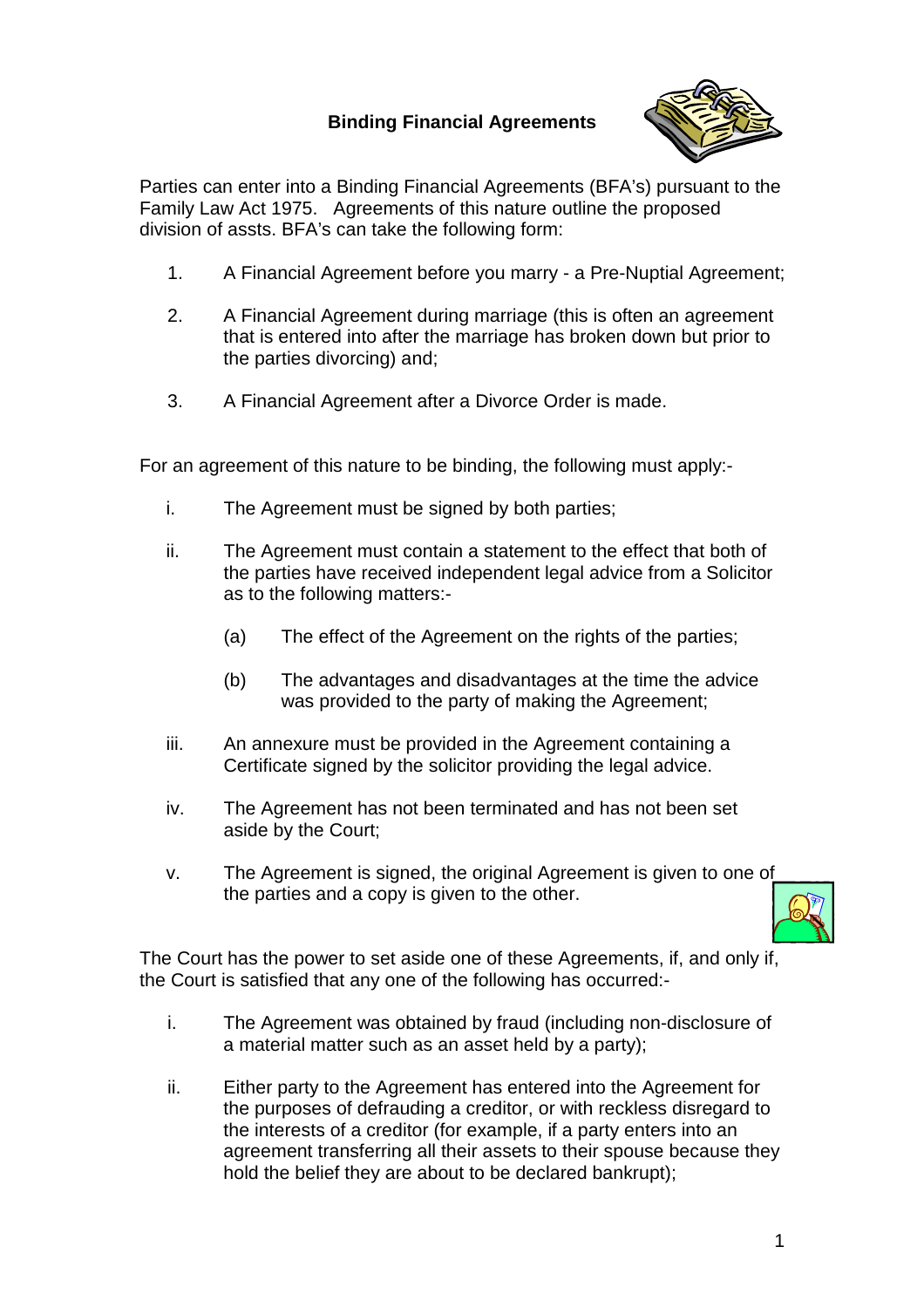- iii. The Agreement is voidable or unenforceable;
- iv. In the circumstances that have arisen since the Agreement was made, it is impractical for the Agreement to be carried out;
- v. Since the Agreement was made, a material change in the circumstances has occurred being a circumstance in relation to the care, welfare and development of the children and as a result, the party who entered into the Agreement will suffer hardship if the Court does not set aside the Agreement (this may include an example where a child becomes very ill following the making of an Order and a parent is required to become their fulltime carer).
- vi. In respect of the making of the Agreement, one of the parties conducted themselves in a way that is unconscionable.
- vii. The Agreement attempts to deal with superannuation (that is described as unsplittable) under the Family Law Act.

## **Pre-Nuptial Agreements**



It has become more and more common to have clients consult us in relation to the preparation of a Binding Financial Agreement prior to their marriage. The aim of the parties is to identify the assets held by either party and to "quarantine" them so that in the event the parties separate in the future, each party may retain the assets that they held at the commencement of the relationship.

Although Binding Financial Agreements are a relatively new concept (they were introduced in 2000) they are still somewhat unchallenged. There is yet to be a case which has come before the full Court of the Family Court examining a Pre-Nuptial Agreement and the attempt by one party to have the Agreement set aside. However, it is always in a parties' best interest to enter into an Agreement of this nature, in the event that they wish to protect their assets, as an agreement like this,

- Clearly dictates the parties' intent entering into the relationship,
- It recognises the assets which are held by them,
- And it stipulates hows they wish for those assets to be divided in the event that they separate.

We recommend to all clients who are considering entering into a BFA before marriage that they consult a solicitor well in advance of the marriage. It takes time, and consultation with your partner and their solicitor, to create a BFA that is workable. No client wants to be dealing with or signing a document of this nature the day before their wedding!